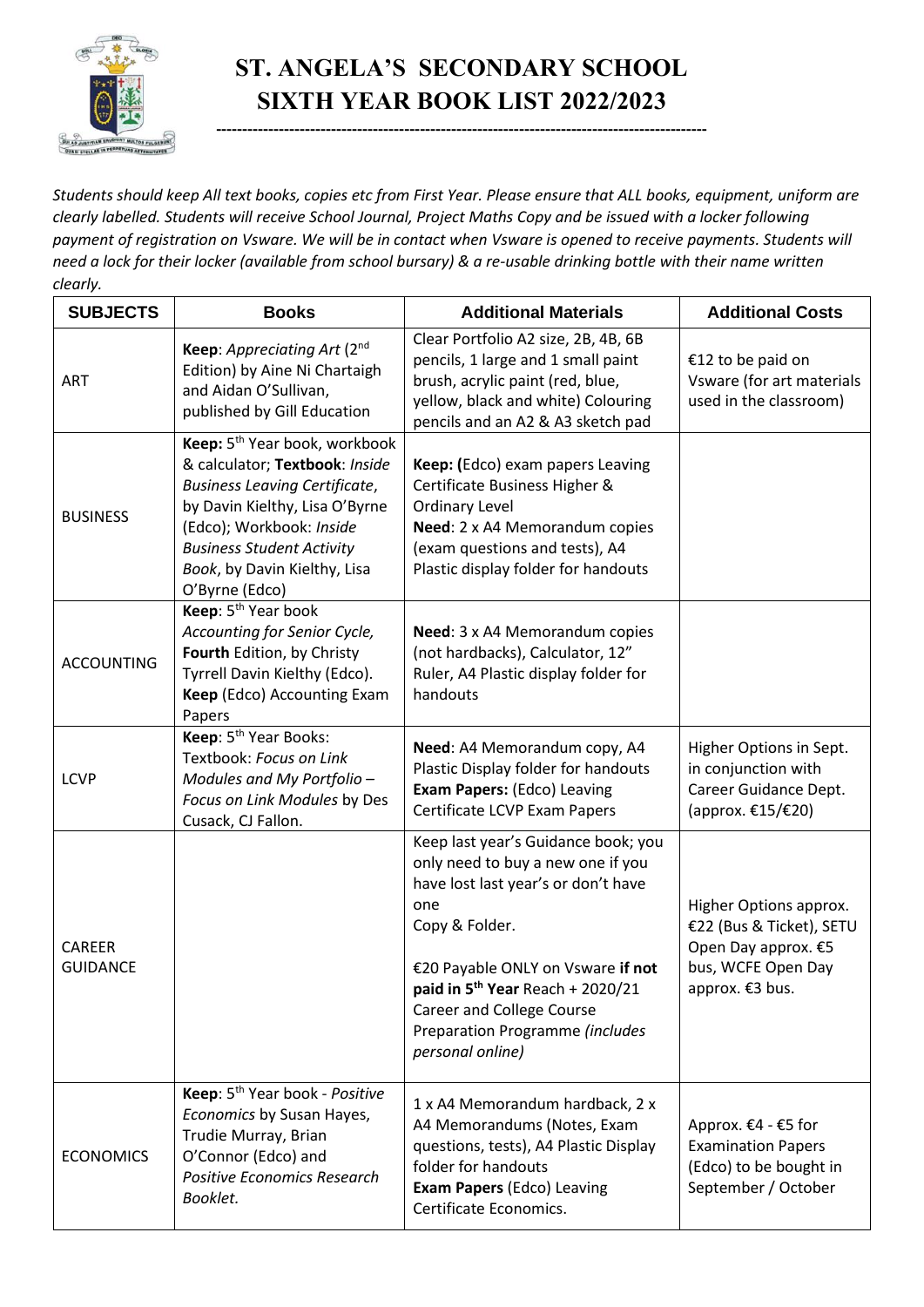| <b>SUBJECTS</b>                 | <b>Books</b>                                                                                                                                                                                                                                                             | <b>Additional Materials</b>                                                                                                                                                  | <b>Additional Costs</b>                                         |
|---------------------------------|--------------------------------------------------------------------------------------------------------------------------------------------------------------------------------------------------------------------------------------------------------------------------|------------------------------------------------------------------------------------------------------------------------------------------------------------------------------|-----------------------------------------------------------------|
| <b>ENGLISH (HL)</b>             | Need: Language Lessons by<br><b>Martin Kieran and Frances</b><br>Rocks (Gill). (unless a Paper 1<br>textbook has already been<br>purchased)<br>Keep: Poetry Focus 2023,<br><b>Martin Kieran and Frances</b><br>Rocks (Gill),                                             | Exam Papers (Edco) when available.<br>A4 Hardback.                                                                                                                           | Allow €20 for<br><b>Comparative Texts</b>                       |
| ENGLISH (OL)                    | Need: Language Lessons by<br><b>Martin Kieran and Frances</b><br>Rocks (Gill).<br>Keep: Verse 2023 by David<br>Hopkins (educate.ie)                                                                                                                                      | OL Exam Papers (Edco) when<br>available.<br>A4 Hardback.                                                                                                                     | Allow €20 for<br><b>Comparative Texts</b>                       |
| <b>FRENCH</b>                   | Keep: All books from 5 <sup>th</sup> year                                                                                                                                                                                                                                | Need: Exam papers (Edco) when<br>available                                                                                                                                   | Possibly €20 French<br>Magazine depending on<br>teacher         |
| <b>GEOGRAPHY</b>                | Keep: All books from 5 <sup>th</sup> year                                                                                                                                                                                                                                | 2 x A4 Hardbacks and 1 A4 size<br>softback copy, A4 Ring binder folder                                                                                                       | €15 for photocopying to<br>be collected at start of<br>6th year |
| <b>HISTORY</b>                  | Keep: 5 <sup>th</sup> Year books<br><b>Need:</b> The United States and<br>the World, 1945 to 1989, by S.<br>Tonge and M De Buitleir<br>(Edco)<br>Document Version: Case<br>Studies: Politics & Society in<br>Northern Ireland, 1949 - 1993,<br>by Anne-Marie Ryan (Edco) | A4 hardback                                                                                                                                                                  |                                                                 |
| <b>HOME</b><br><b>ECONOMICS</b> | Keep: $5th$ year textbook &<br>workbook - Leaving Certificate<br>Complete Home Economics by<br>Leanne Gillick and Laura Healy<br>(Educate.ie)                                                                                                                            | Keep: Fifth year A4 Hardback                                                                                                                                                 |                                                                 |
| <b>IRISH</b>                    | Keep: Fiúntas Nua & - An Trial<br>(H.L.), Fuinneadh Nua (O.L.),<br>Edco                                                                                                                                                                                                  | Keep: ALL copies, hardbacks &<br>folders<br>Need: Exam Papers (Edco) when<br>available                                                                                       |                                                                 |
| <b>MATHS</b>                    | Keep: Higher Level - Active<br>Maths 4, Books 1 and 2, $2^{nd}$<br>Edition (Folens)<br><b>Ordinary Level - Active Maths</b><br>3, 2 <sup>nd</sup> Edition (Folens)                                                                                                       | Keep: Casio Scientific Calculator,<br>Mathematical Set and Log Tables;<br>A4 Maths copies will be issued upon<br>Registration;<br>Need: Exam Papers (Edco) when<br>available |                                                                 |
| <b>MUSIC</b>                    | Keep: ALL 5 <sup>th</sup> Year Books -<br>Course A Scores: Bach,<br>Tchaikovsky, Queen, Barry.<br>Leaving Cert Workbook -<br>Course A (Blue)                                                                                                                             | Folder, A4 Manuscript Copy,<br>Need: Exam Papers (Edco) when<br>available                                                                                                    |                                                                 |
| P.E.                            |                                                                                                                                                                                                                                                                          | Any loose fitting plain navy tracksuit<br>bottoms (no leggings) and school red<br>polo shirt. Suitable supportive<br>runners.                                                |                                                                 |